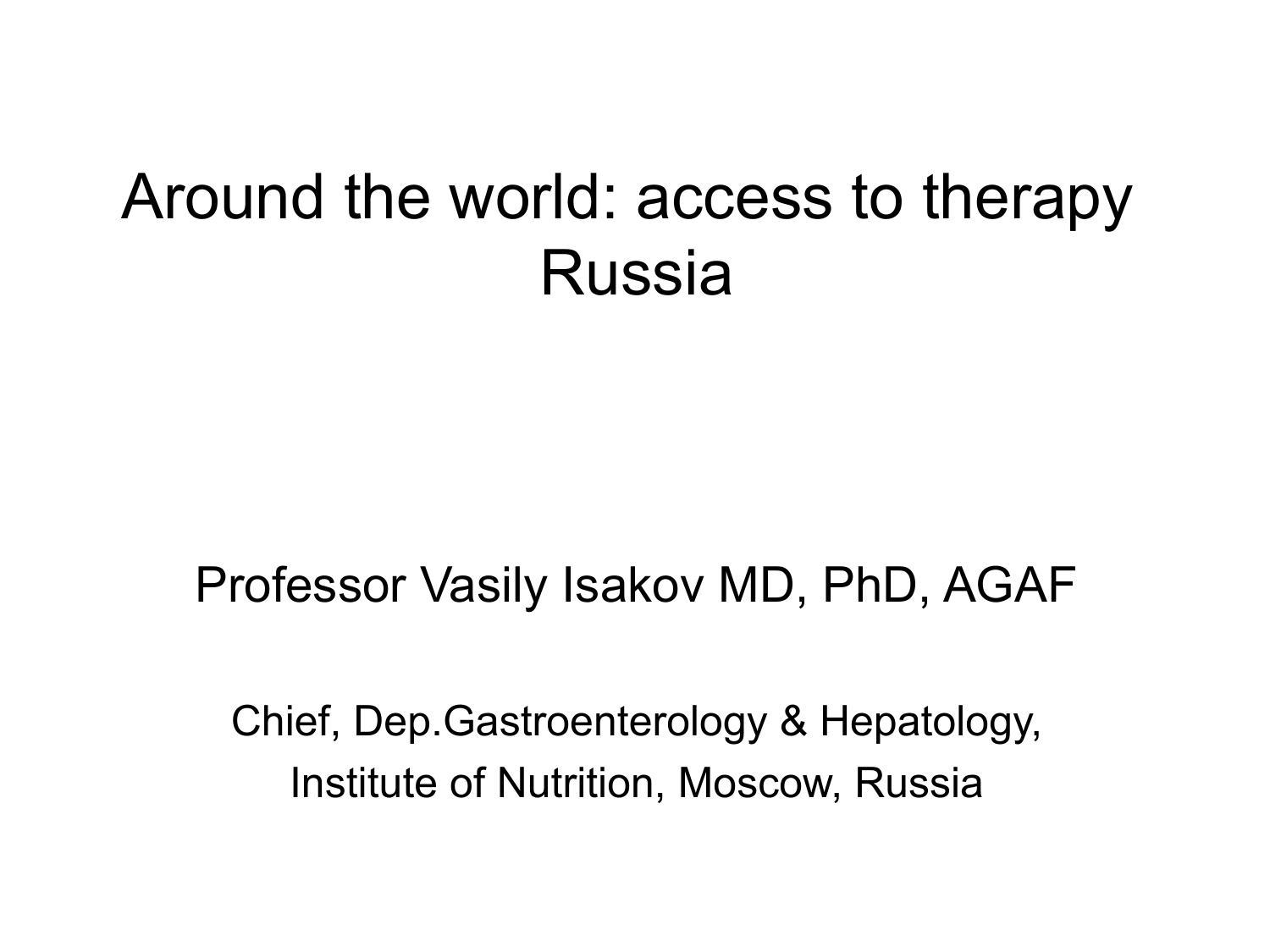## **Disclosures**

- **Received funding** from Gilead, Merck, BMS, Roche, Novartis, AstraZeneca, R-pharm, Abbvie
- **Advisory committees** for Gilead, R-pharm, Merck, Abbvie, Janssen
- **Consultant/Speaker** for Gilead, Merck, BMS, AstraZeneca, R-pharm, Abbvie and Janssen Inc.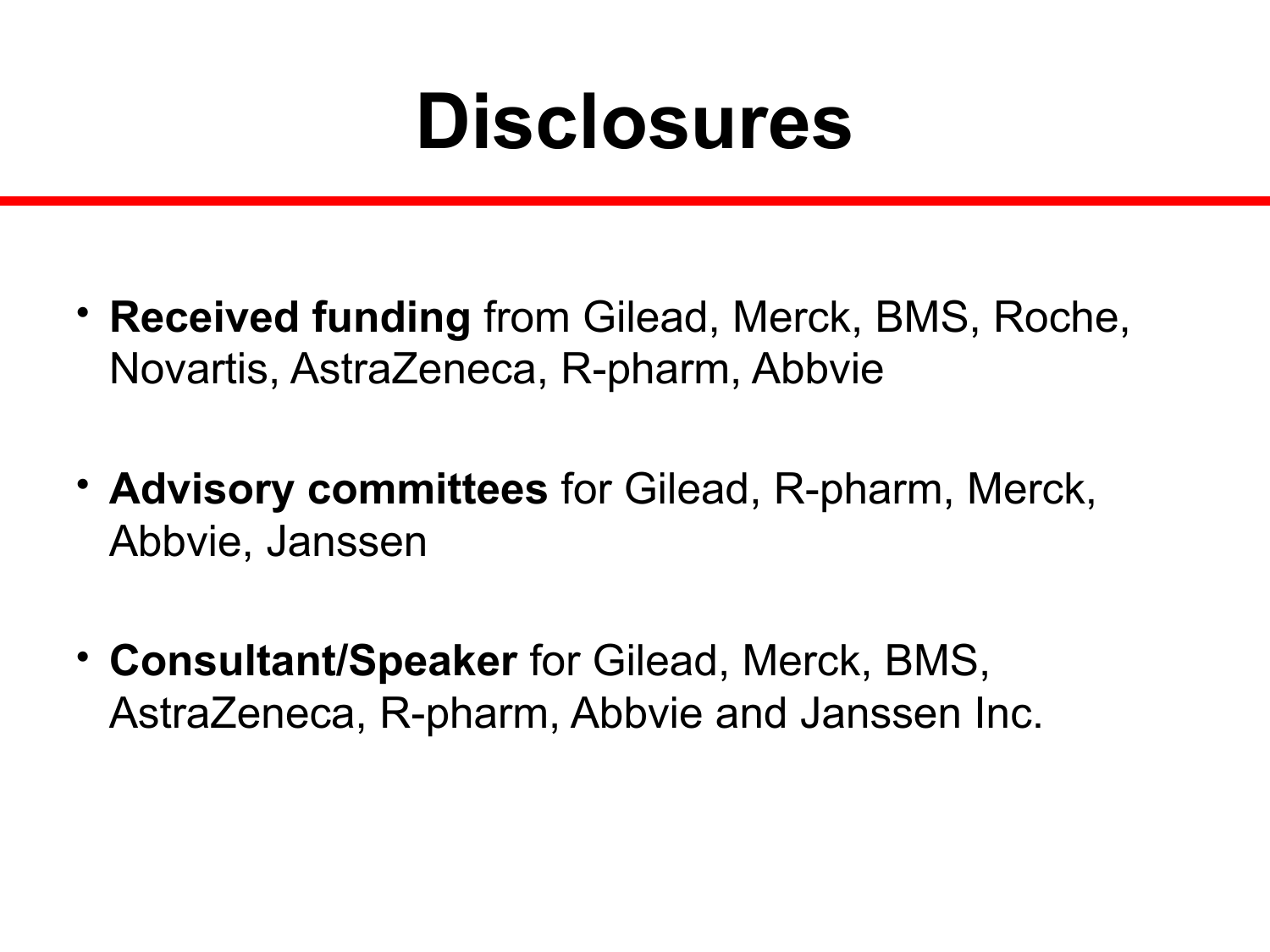# Background

- $\approx$  5 000 000 patients with HCV
- The most prevalent genotypes are
	- 1b (>50% of all infected population, mainly in patients over 40 yrs old)
	- 3a (≈35-40%, mainly in younger patients 20-35 yrs)
- Lack of HCV-infection in the national mortality registry, therefore its role in mortality is not evident for decision makers.
- State insurance covers HCV treatment only in disabled or HIV-coinfected patients.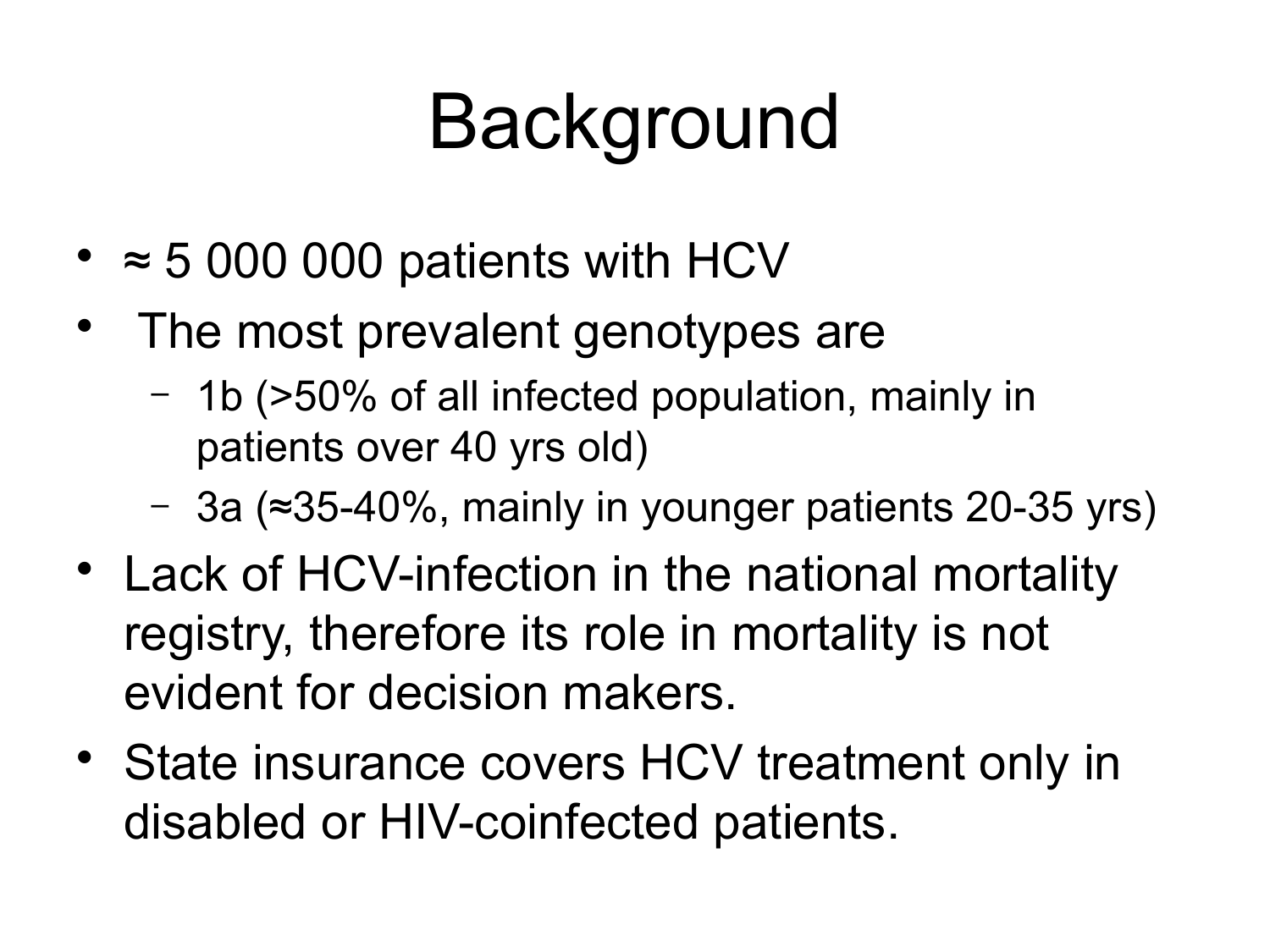## DAAs approved for the treatment

- Semiprevir (Janssen)
- 3D (Abbvie)
- DCV + ASV (BMS)
- SOF (Gilead)
- Narlaprevir (R-pharm) only in PEG/RBV combination
- Approval expected 2017:
	- SOF/LDV
	- GZR/EBR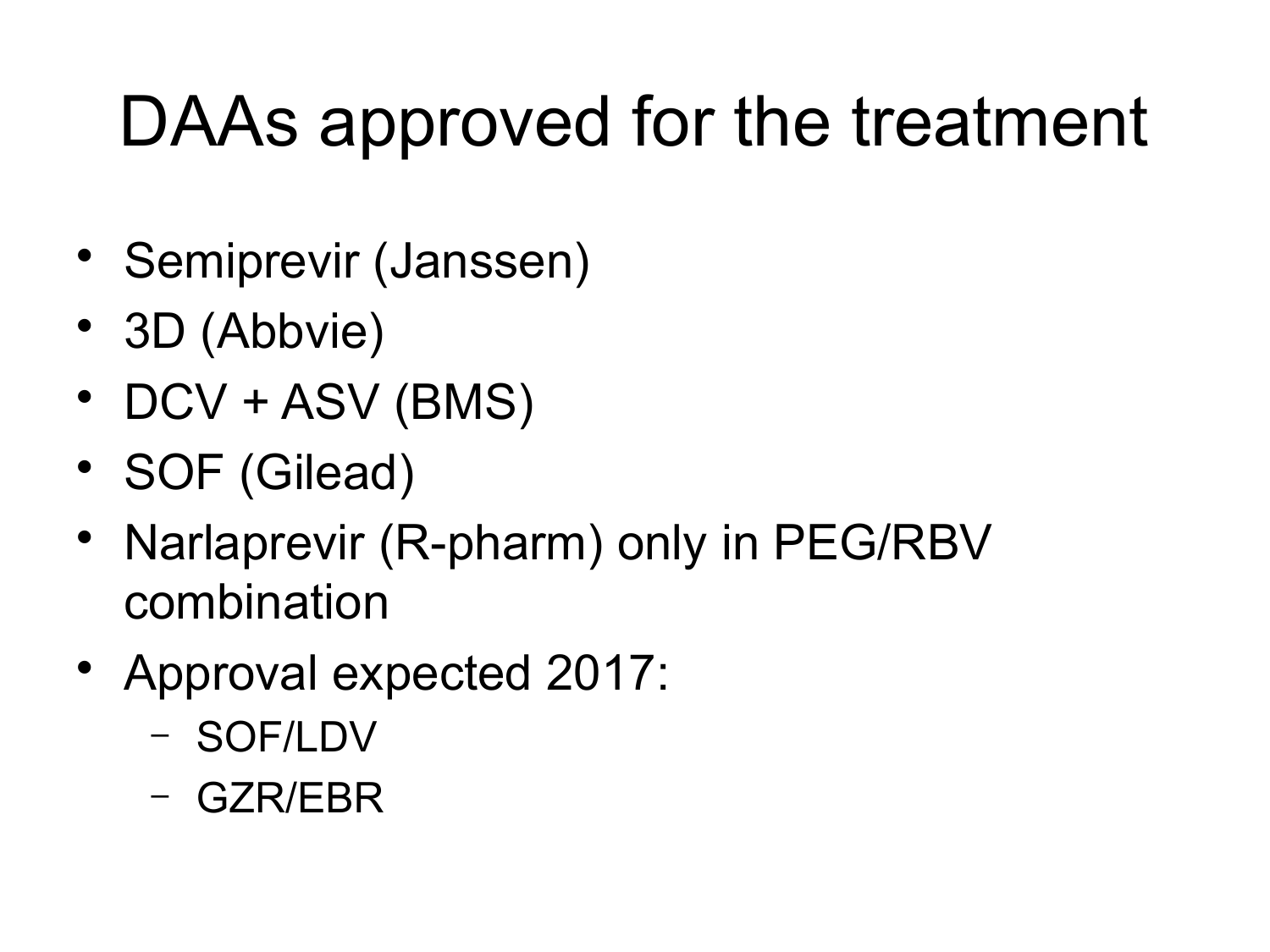#### IFN substitution rate and total expenses for antivirals in regional reimbursement programs





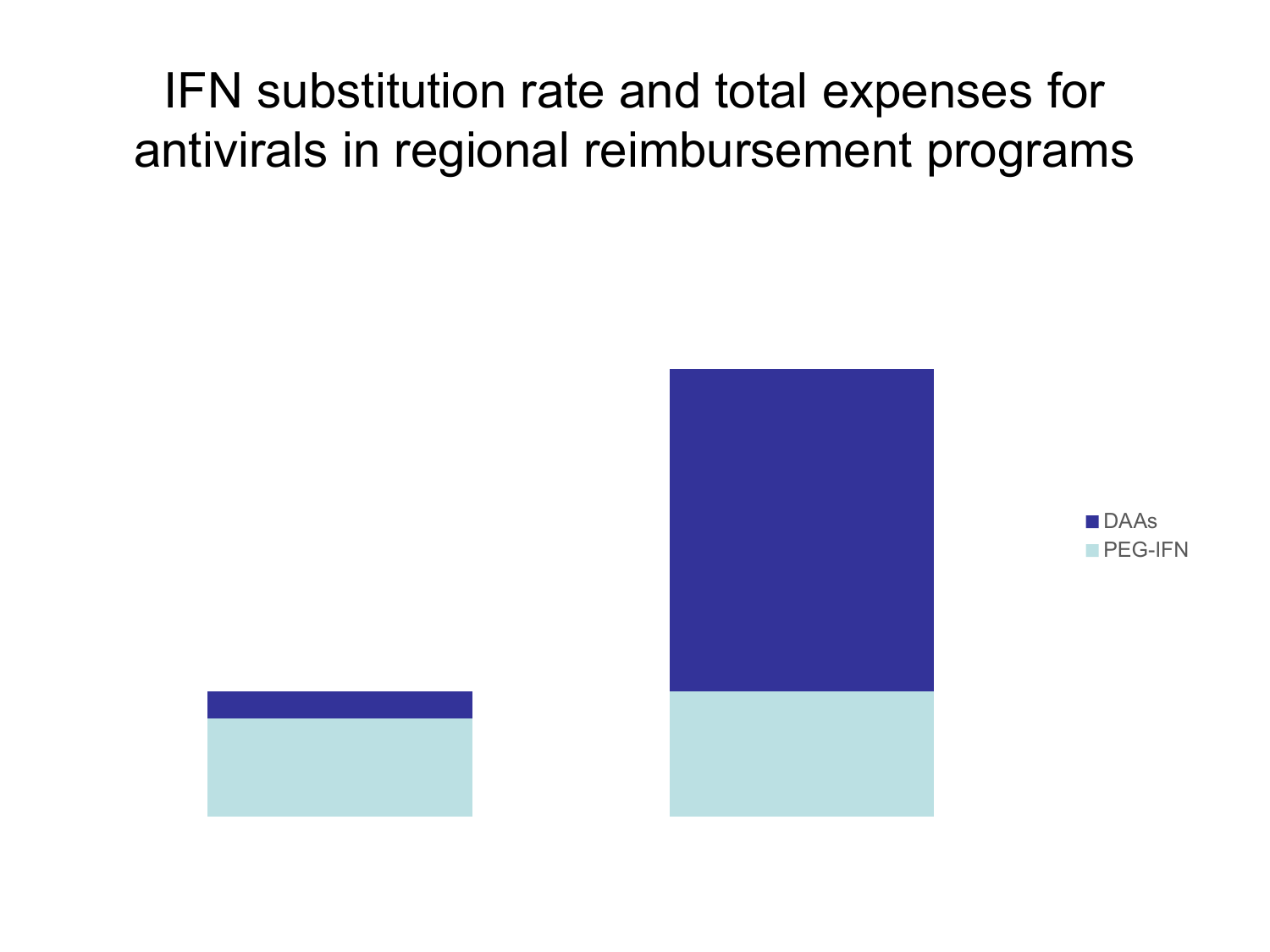# Changes in access to the treatment in 2016

- Approximately 20-25 000 patients were treated in 2016
- Reimbursement programs are covered from regional budgets
	- Only for F4 patients
	- Only in regions with good registries (20/87)
- Increased access to counterfeited copies of original drugs through the countries with poor controlled markets
	- 5 times price cut